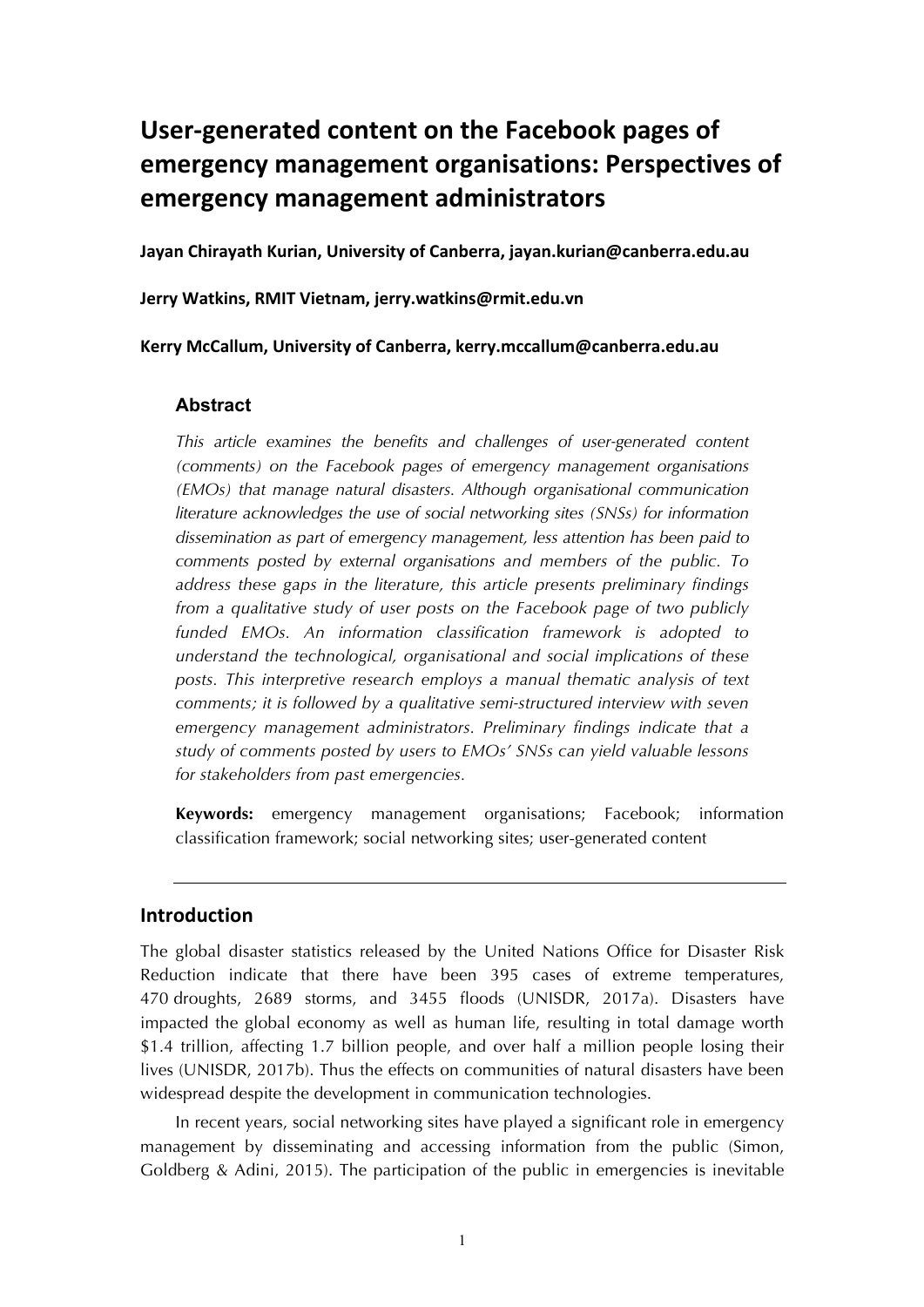and desirable (Leong et al., 2015), and some of the activities in which the public have taken part after an emergency include evacuation, search and rescue, first aid treatment and providing online help for the affected victims (Simon, Goldberg & Adini, 2015). Hence communicating different types of information among stakeholders is one of the integral tasks in successful emergency management. For instance, during the Alexandria H1N1 and seasonal flu, dissemination of vaccination information through social networking sites by the Health Department helped the public to prepare for an imminent emergency (Merchant, Elmer & Lurie, 2011). Challenges in communication can be organisational, technological and social in nature (Fischer, Posegga & Fischbach, 2016). Hence there is an imminent need among stakeholders (organisations and the public) in emergency management to develop a common understanding of the different types of information posted by users during emergencies. A review of the literature suggests that limited studies have attempted to classify user messages posted on Facebook (Lovejoy & Saxton, 2012). With this evolving question in mind, we ask, 'What are the different types of information (user-generated content) that users post on the Facebook pages of emergency management organisations and what are the resultant implications for users?'

To address this question, we conducted a thematic analysis of user-generated content posted on the Facebook pages of two EMOs. The results of this phase were compared with the results of a semi-structured interview conducted with the seven administrators of the EMOs.

#### **Background**

Emergencies are defined as a state in which societies are exposed to vulnerable situations leading to disruptions of normal routines (Kreps, 1984). Emergencies can occur in several forms: natural – for instance, a tornado; technological; a chemical leak; or human actions such as a public shooting, which may result in physical, social, economic or political implications (Houston, Pfefferbaum & Rosenholtz, 2012). Emerging technologies such as social media, video and photo-sharing websites have been used by the public to disseminate information in emergencies such as bushfires and other natural hazards (Haworth, Bruce & Middleton, 2015). The practitioners working in emergency management are still considering how to involve communities in risk reduction (Webber et al., 2017). Research is also underway to examine how tools can be used to monitor coordination among team members in an extremely complex environment such as emergency management (Bearman et al., 2016). The adoption of Facebook and Twitter in an emergency (i.e. a hurricane) indicates that Facebook is more popular than Twitter among Fire and Police Departments (Chauhan & Hughes, 2015). The impact of social media on communication effectiveness during the four states of an emergency (Giacobe & Soule, 2014) and general communication (e.g. on safety and services) has been studied using a mixed-methods approach via content analysis of stakeholder communication and interviews (Denis, Palen & Anderson, 2013).

The literature suggests that there are four states in emergency management: mitigation, preparedness (the pre-emergency states), response and recovery (the post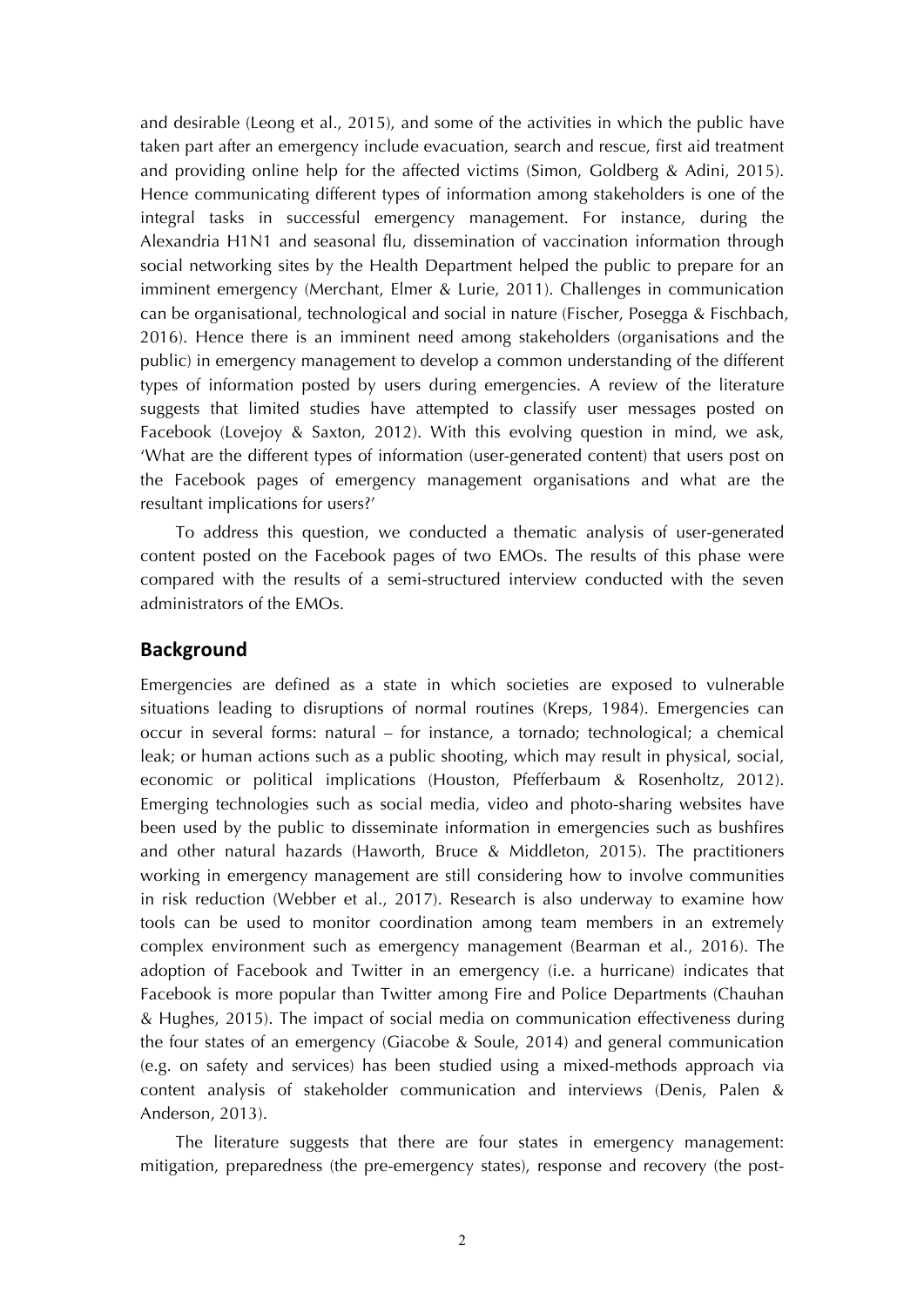emergency states) (Fischer, Posegga, & Fischbach, 2016; Lettieri, Masella & Radaelli, 2009). In the mitigation state (which occurs before and after an emergency), measures are taken to reduce the impact of future disasters. For instance, building a floodway, earthquake resilient buildings, or buying house insurance (FEMA, 2016) are the best practices that can be communicated by the government to the public through social networking sites (ADPC, 2016). In the preparedness phase (which occurs before an emergency), appropriate capacity-building measures (e.g. emergency training drills) should be acquired by organisations and the public to handle and respond to upcoming and future emergencies. Participating in earthquake drills and keeping stock of food and other medical supplies in the emergency shelter are some of the relevant activities in this stage (FEMA, 2016). Such information on best practices accomplished in the preparedness stage can be shared through social networking sites (ADPC, 2016). In the response phase (which occurs during an emergency), immediate assistance should be provided to the public or affected community by the emergencymanagement stakeholders. Activities in this stage could be getting into a tornado shelter along with family and pets or switching off the power supply to protect electrical equipment (FEMA, 2016), which could be tagged and shared to the public through social networking sites (ADPC, 2016). In the recovery phase (which occurs after an emergency), the affected resources will be rebuilt and restored. The activities in the recovery phase include rehabilitation of the affected public and recording the best practices employed in the recovery phase of disasters for handling future emergencies (ADPC, 2016).

The literature indicates that three types of social support (informational, material and emotional) are critical in emergencies, especially in the response state (Orford, 1992). Informational support refers to communicating updates on an emergency; material support refers to resources provided in an emergency; and emotional support is offered to those victims who are psychologically disturbed in an emergency. Since such support must be delivered to the public in the least amount of time during emergencies (Leong et al., 2015), it is vital to accomplish the communication between stakeholders (organisations and the public) through contemporary emergencymanagement systems (e.g. social networking sites). Researchers have also identified the communication barriers (technological, organisational and social) in emergency management (Fischer, Posegga & Fischbach, 2016). Further, the social support required in the mitigation, preparedness and recovery states is yet to be explored in terms of the types of user-generated content communicated in emergency management. Hence identifying the types of user-generated content on social networking sites and a systematic way to classify such content to generate a common understanding among stakeholders are vital for effective online communication and to provide social support in emergencies.

The literature indicates that communities and individuals play a significant role in emergencies, since they are the first responders (Palen et al., 2007) in a majority of unpredictable emergencies (Yates & Paquette, 2011). In some of major emergencies, citizens have communicated warnings, requested help, shared images from the ground and established connection with family members through social networking sites (Skarda, 2011). Other studies have used social networking sites in emergency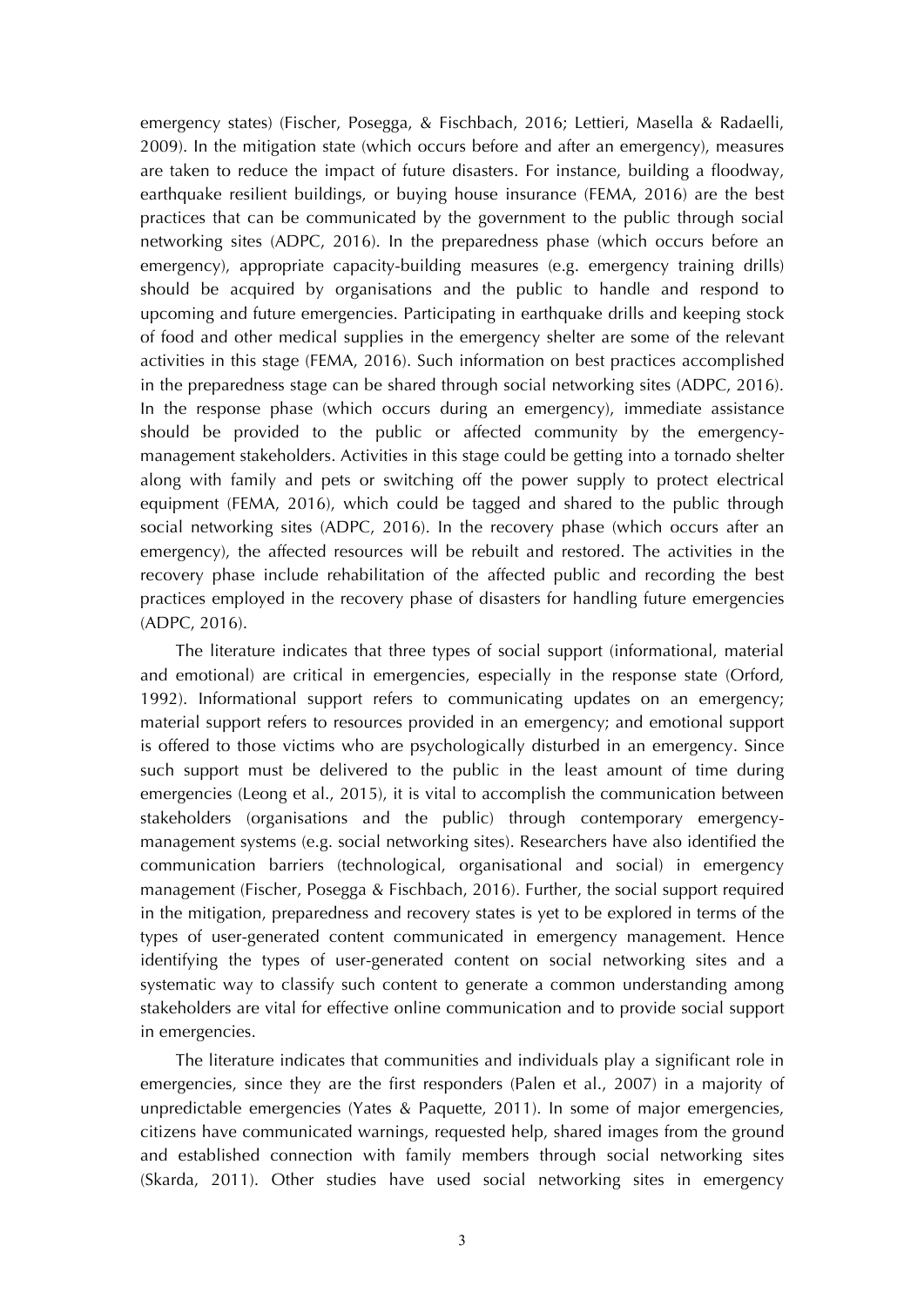management for gathering collective intelligence (Gao, Barbier & Goolsby, 2011) and disseminating information (Cheng et al., 2011; Hui et al., 2012). Hence it is evident that social networking sites play a significant role in disseminating information in emergencies. In our view, these studies have examined information from a general communication perspective, but have not examined the types of information posted by users on social networking sites that lead to benefits and challenges to users. In a study of microblogging social networking sites used in emergency management, rumour management was addressed by users either denying or questioning false information, but affirming correct information most of the time (Bruns et al., 2012). By examining the types of information (especially negative information such as criticism or rumour), the potential of Facebook as a self-correcting platform could also be explored. Further, the significance of Facebook remains under-explored in terms of examining the majority of user-generated content in each of the emergency management phases and its implications (benefits and challenges) to users; this is the area addressed by the present study through the following research questions:

RQ1: What are the different types of user-generated content on the Facebook pages of emergency management organisations?

RQ2: What are the implications (benefits and challenges) of user-generated content to emergency management stakeholders?

### **Methodology**

The focus of this study is on the types of content that users post on the public social networking sites (i.e. Facebook) of EMOs. This is a qualitative research project (Bloomberg & Volpe, 2012), which explores an activity (posting content on social networking sites) in a social setting and establishes its implications (benefits and challenges) to users. This study employs thematic analysis (Braun & Clarke, 2006) to collect and analyse data using an information classification framework (Kurian, 2015, 2016). The coded data were analysed following the six steps of thematic analysis (familiarising data, generating codes, searching for themes, reviewing themes, defining and naming themes, and generating a report) to establish prominent themes in emergency management. The steps followed in the research design are outlined below.

- *Step 1:* Emergency management was selected as the domain for this study since effective management of emergencies – which includes successful recovery planning – is a crucial step in the long-term sustainability of societies.
- *Step 2:* Forty-five EMOs were shortlisted based on their focus on natural disasters such as floods, earthquakes or storms. Out of 45 EMOs, only two organisations (one in the United States and one in Australia) satisfied the criterion of communications among users that were regular and recent. These two organisations were selected for data collection in this study. Data posted during the period from January to June 2015 (first organisation) and January to June 2016 (second organisation) were collected, irrespective of any emergency periods. The number of posts coded after cleaning was 944 from the first organisation, while 333 posts were coded from the second organisation.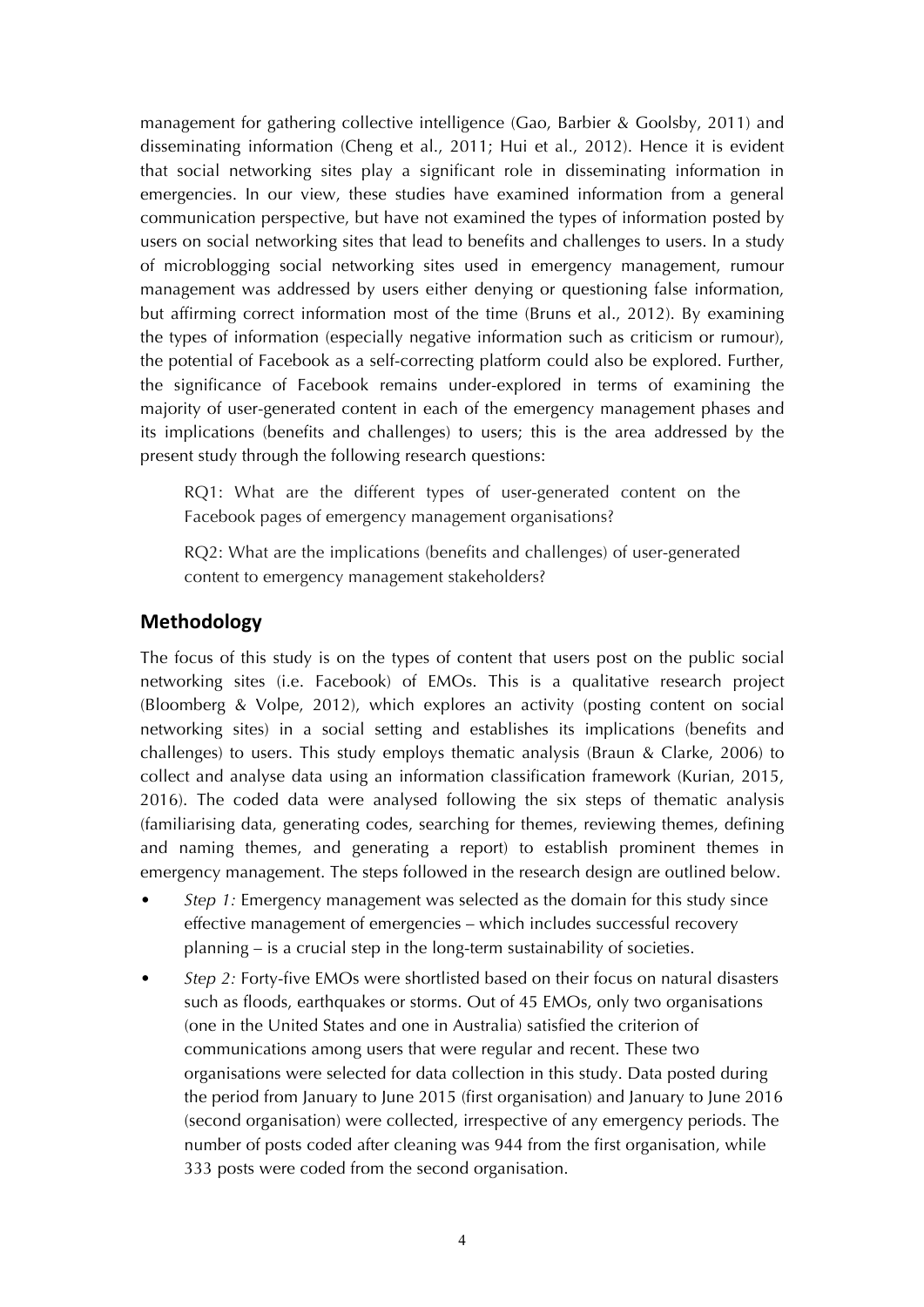- *Step 3:* The information-classification framework (Kurian, 2015, 2016) was used to classify user-generated content on organisations' Facebook pages, including all the content posted during a six-month period. The posts were read and analysed using thematic analysis to determine the over-arching themes evident across the entire collection of user posts. Major user-generated content identified among these themes included status updates, criticism, requests, announcements and praise. In this study, media-rich information (photos and videos) constituted only 10 per cent of the total posts and these posts had either text descriptions or captions attached to them. This facilitated the coding process of media-rich information and was classified under one of the five themes described in the findings section.
- *Step 4:* An interview was conducted to compare the types of user-generated posted by users on the Facebook page of EMOs and to establish themes found in the earlier step. Based on the findings established in Step 3, an interview was prepared (Appendix A) and conducted with the strategist/administrators of seven different emergency-management organisations (one in Thailand, two in the Philippines, one in the United States, one in Japan and two in Switzerland. The participants of this interview were responsible for managing the Facebook pages of their organisations. The seven organisations were selected from the 45 EMOs that were shortlisted in Step 2 and who responded to the request to participate in an interview. Before participating in the interview, administrators were given a project briefing that included details on the human research ethics approval received for this project. Participant information and consent forms were emailed to the interview participants and signed consent forms were received before the interview. The seven interviews were conducted between August and December 2016, irrespective of any emergency periods. The administrators of two organisations selected in Step 2 did not indicate their interest in participating in the interview and hence they were not interviewed.

#### **Findings**

#### *Phase 1: Analysis of user-generated content*

The findings from the classification of user-generated content indicate that status updates, criticism, requests, announcements and praise were the major content posted by users on the social networking sites of EMOs. They also indicate that one of the ways to reduce criticism from the public was to make relevant and timely announcements on EMO Facebook pages, as shown in Table 1 based on an analysis of two datasets. Examples of the relevant types of user-generated content are listed below. To ensure consistency in coding, inter-coder reliability was calculated on a random sample of 14 per cent (dataset 1) using NVivo 10 (Table 1). Thematic analysis (Braun & Clarke, 2006) was used to establish the implications eventuating from user-generated content. The five prominent themes that eventuated from the user-generated content were self-preparedness, emergency signalling solutions, unsurpassable companion, aftermath of an emergency and gratitude towards emergency management staff.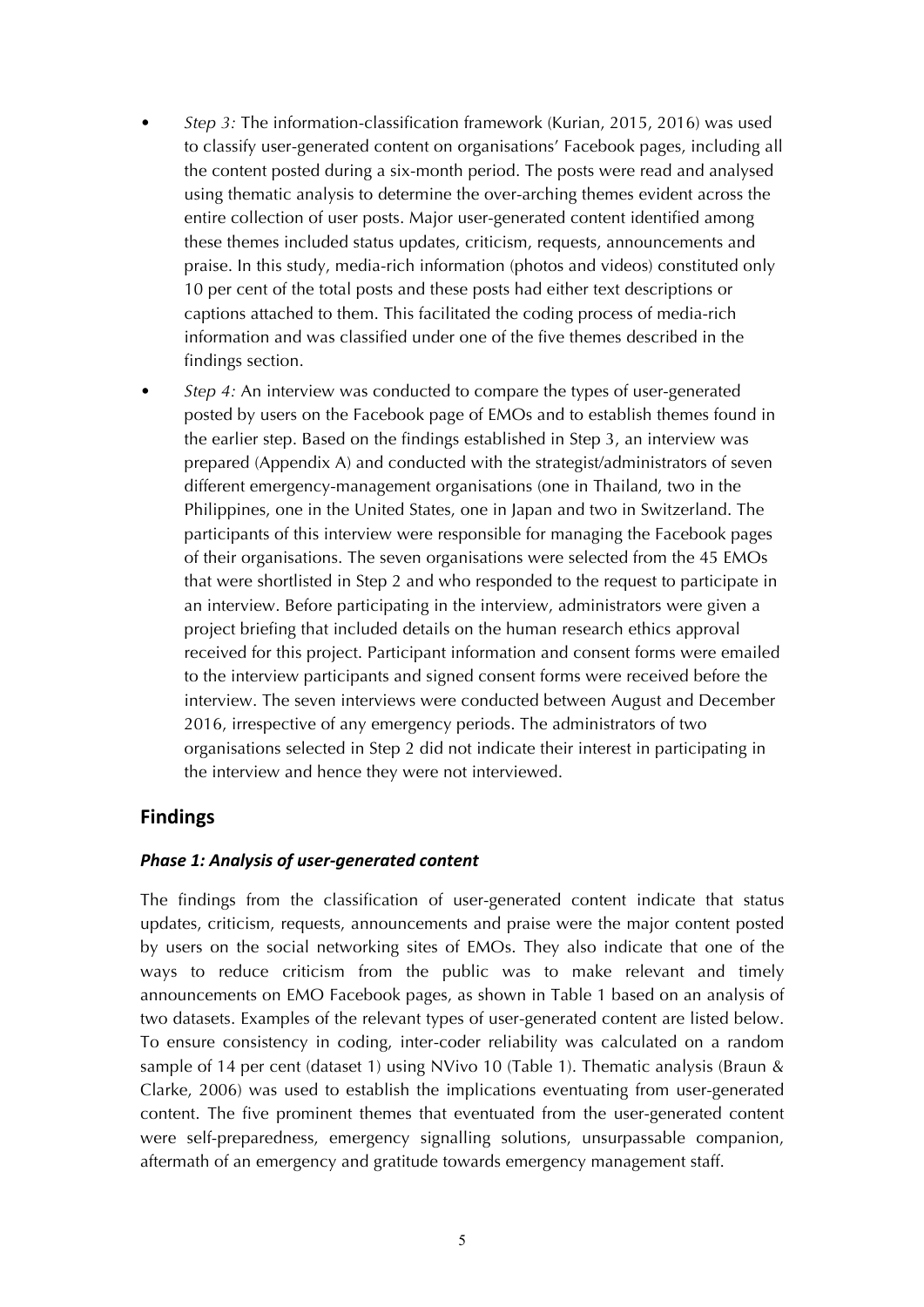| <b>User-generated</b><br>content | $\frac{0}{0}$<br>(data-<br>set $1)$ | $\frac{0}{0}$<br>(data-<br>set $2)$ | Example 1 (dataset 1)                                                                                                                  | Example 2 (dataset 2)                                                                                                                                                     |  |
|----------------------------------|-------------------------------------|-------------------------------------|----------------------------------------------------------------------------------------------------------------------------------------|---------------------------------------------------------------------------------------------------------------------------------------------------------------------------|--|
| Status update                    | 42                                  | 41                                  | Counties use wheel-driven<br>track system on their rescue<br>trucks.                                                                   | Getting ready for heavy<br>rain and probable<br>flooding on this side.                                                                                                    |  |
| Criticism                        | 35                                  | < 1                                 | Alerts go crazy. I receive<br>alerts for normal<br>thunderstorms.                                                                      | Often, we get asked if<br>our rescue boats have<br>fishing rods.<br>(The above comments<br>indicate actions of staff<br>during a flood instead of<br>helping the public.) |  |
| Request                          | 12                                  | $\overline{4}$                      | I need a warning for<br>dangerous natural disasters.                                                                                   | Please send any photos<br>from storms or floods<br>since we don't get the<br>best ones during a<br>disaster.                                                              |  |
| Self-Experience                  | $\overline{4}$                      | $\overline{2}$                      | My experience is that those<br>who are not able to receive<br>disaster assistance are the<br>complainers.                              | We struggle to make the<br>public understand the<br>substantial risk of storms<br>and floods.                                                                             |  |
| Greetings                        | $\overline{2}$                      | < 1                                 | Wazup                                                                                                                                  | Hey                                                                                                                                                                       |  |
| Praise                           | $\overline{2}$                      | 15                                  | Community Emergency<br>Response Team training gives<br>a wonderful learning<br>experience to take care of<br>family and the community. | The unit has been doing<br>some amazing work<br>during the recent storms<br>and floods, a big well<br>done for the wide spread<br>emergency response                      |  |
| Recommend-<br>ation              | $\overline{2}$                      | 6                                   | Pleased to associate and<br>endorse this agency.                                                                                       | Check and clear gutters<br>and drains around your<br>house.                                                                                                               |  |
| Opinion                          | 1                                   | 1                                   | Most dog tests are conducted<br>off-leash.                                                                                             | Leave that to the<br>emergency unit to make<br>a decision.                                                                                                                |  |
| Announcement                     | $<$ 1                               | 26                                  | National preparedness day is<br>today, millions across the<br>nation will take part                                                    | A flood watch issued to<br>the QB region in the<br>state.                                                                                                                 |  |

*Table 1: Sample quotes and inter-coder reliability*

#### *Phase 2: Interviews with EMO administrators*

To compare the findings of the first phase that resulted in classifying and identifying the types of user-generated content on the social networking sites of EMOs, a semistructured interview was conducted with the administrators of seven EMOs. The types of user-generated content identified by the administrators are discussed below.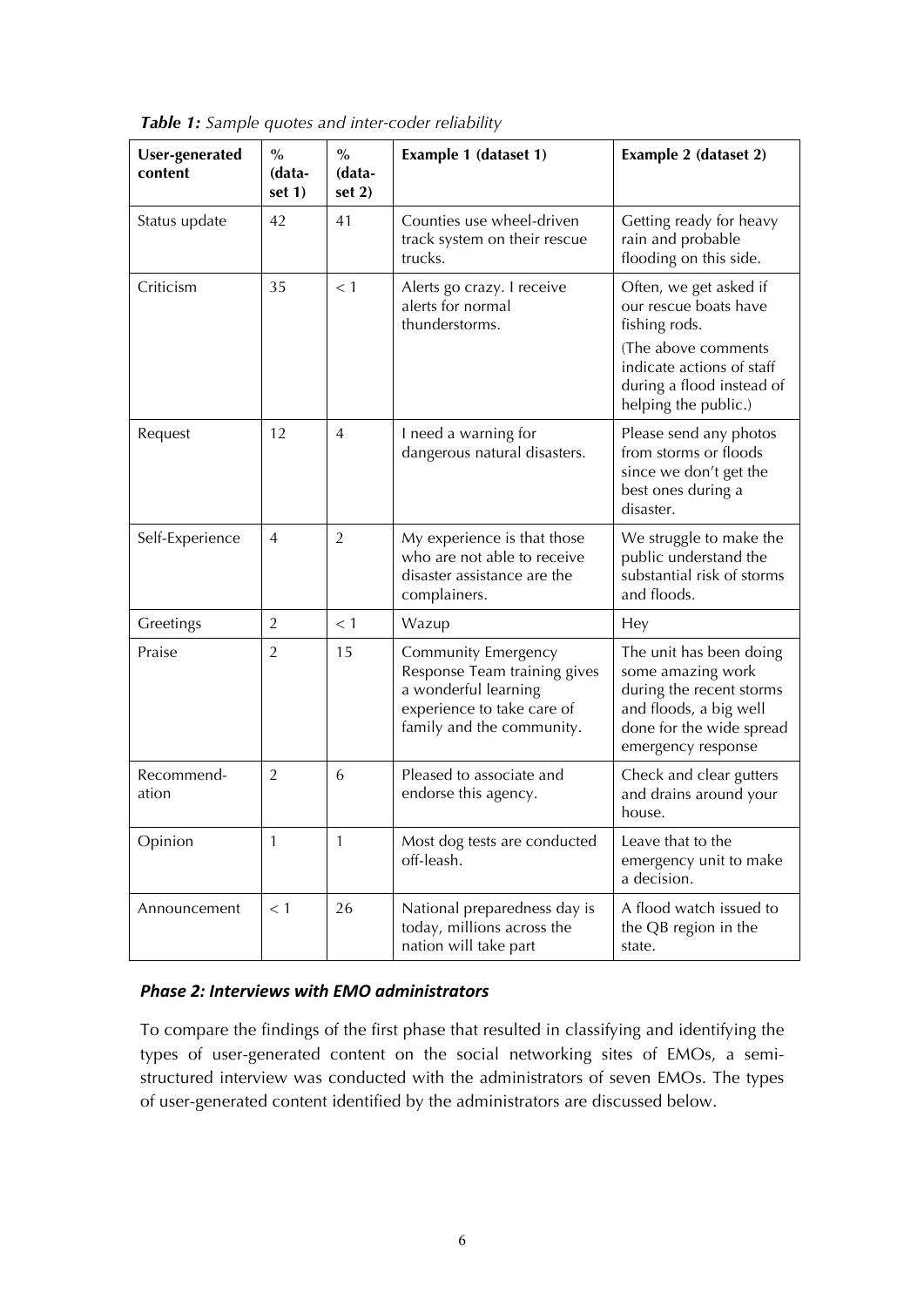#### *Types of user-generated content*

The major types of user-generated content identified by the administrators were praise, announcement, self-experience, request and status update. Each of these is explained below with relevant examples provided.

- *Praise*. All seven administrators agreed that praise was posted on the Facebook pages of their organisations. Only a few administrators considered praise in terms of feedback received for emergency preparedness training lessons, which was related to the education side of disaster control. Some administrators considered praise to be the amount of traffic or number of likes seen on a post or a story posted on the Facebook page of EMOs. Praise was also received for those posts that indicated the improvements made in handling current emergencies compared with past emergency situations.
- *Announcements*. All seven administrators agreed that announcements were posted on the Facebook pages of their organisations. Users posted announcements as a result of an emergency situation. Announcements were posted in the form of emergency management training advertisements and a few administrators took this as an opportunity to promote an emergency management learning task before the training advertisements were displayed to users.
- *Self-experience*. All seven administrators agreed that self-experience was posted on the Facebook pages of their organisations. Two administrators shared that other emergency management teams across the region watched their Facebook page to learn strategies that were implemented successfully in emergencies.
- *Status updates.* Five administrators agreed that status updates were posted on the Facebook pages of their organisations. An update includes frequent posts on the details of weather analysis received from radars. Live updates were continuously posted until the recovery of emergency situations. The updates posted by users during an emergency situation (e.g. Cyclone Pam) were verified and approved by emergency management administrators to stop the spread of false information.
- *Request*. Five administrators agreed that requests were posted on the Facebook pages of their organisations. Some requests were for voluntary event participation by EMO staff, whereas other requests were for Disaster Risk Reduction (DRR) training. Requests were also posted for emergency management advocacy or public support, training communities or users in preparation for future emergencies.
- *Criticism.* Two administrators agreed that criticism was posted on the Facebook pages of their organisations. One administrator suggested that organisations should be prepared to receive criticisms from users, and that this had to be taken positively in terms of the power of social media.
- *Recommendation*. Four administrators agreed that recommendations were posted on the Facebook pages of their organisations. Recommendations were about new technologies useful in emergency management, survival tips in the event of floods, articles on how to use fire protection equipment such as fire extinguishers,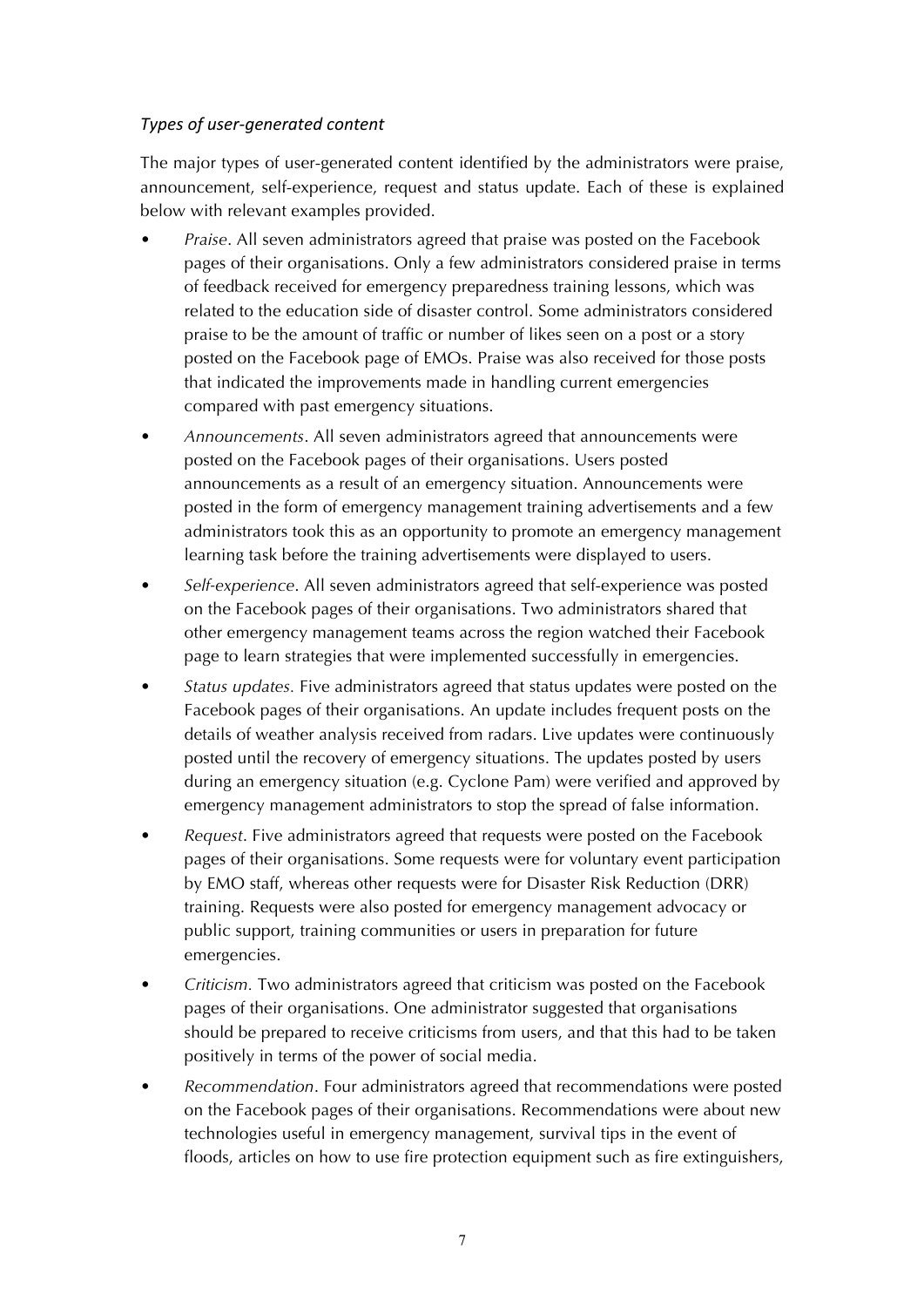tips on how to prepare for emergencies including an emergency preparedness kit, and the type of insurance to undertake for emergency assistance.

- *Greetings.* Five administrators agreed that greetings were posted on the Facebook pages of their organisations. Greetings took the form of well wishing, occasionally from the attendees of previous emergency management training camps or those who had attended Disaster Risk Reduction conferences organised by EMOs.
- *Condolence.* Three administrators shared the view that though some staff were injured while on duty, there were only rare incidents of loss of life. It was also amazing to receive messages from the public that indicated how much they cared about emergency management staff. An incident in which EMO staff were hurt was also taken as a learning experience by administrators to carefully handle future emergencies since the administrators shared the view that if organisations could not take care of their staff on duty, then they were more likely to be out of their business.

Table 2 summarises the findings in terms of the majority of user-generated content on the Facebook pages of EMOs. In Table 2, X indicates agreement and NA indicates not applicable.

|                 | Admin1                  | Admin2 | Admin3    | Admin4 | Admin5    | Admin6 | Admin7    |
|-----------------|-------------------------|--------|-----------|--------|-----------|--------|-----------|
| Request         | $\overline{\mathsf{x}}$ | X      | X         | X      | <b>NA</b> | X      | X         |
| Praise          | X                       | X      | X         | X      | X         | X      | X         |
| Status-update   | X                       | X      | X         | X      | <b>NA</b> | X      | X         |
| Announcement    | X                       | X      | X         | X      | X         | X      | X         |
| Criticism       | <b>NA</b>               | X      | X         | X      | <b>NA</b> | X      | <b>NA</b> |
| Recommendation  | <b>NA</b>               | X      | X         | X      | <b>NA</b> | X      | X         |
| Greetings       | X                       | X      | X         | X      | <b>NA</b> | X      | <b>NA</b> |
| Condolence      | <b>NA</b>               | X      | <b>NA</b> | X      | <b>NA</b> | X      | <b>NA</b> |
| Self-experience | X                       | X      | X         | X      | X         | X      | X         |

*Table 2: Administrators' responses regarding user-generated content*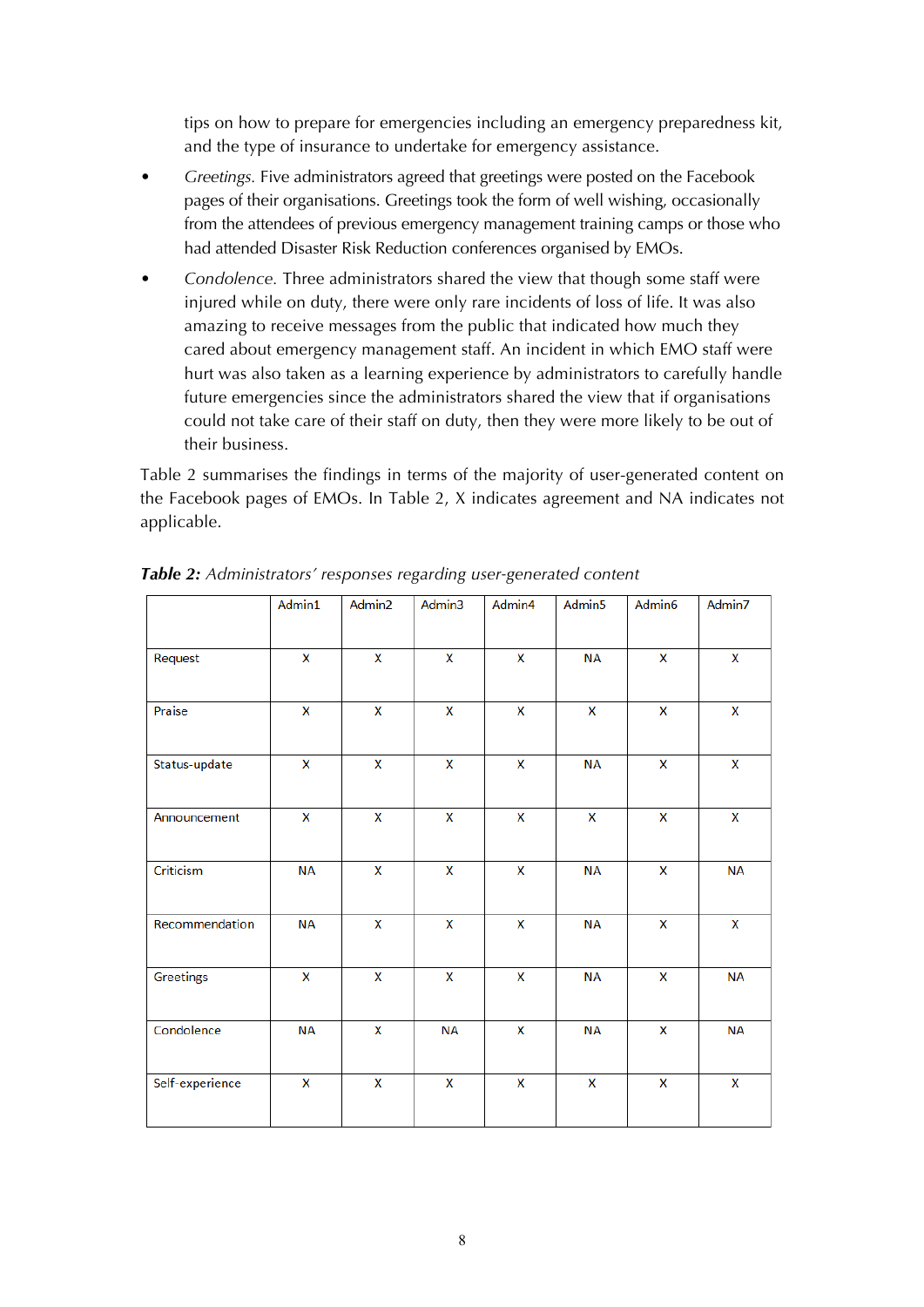#### *Administrators' response on theoretical Implications*

According to the administrators, the major theoretical implications of information posted on the Facebook pages of EMOs related to information seeking, information sharing, relationship building and knowledge dissemination. Some administrators agreed on coordination and collaboration, and identity construction, whereas a few others agreed on social provisions and social conflict. The implications are explained below.

- *Information seeking*. All seven administrators agreed that information seeking was evident on the Facebook page of their organisation. Four administrators agreed that users were mostly seeking information rather than posting information. During a disaster, administrators who were members of a group of 30 member countries collected information from the Facebook pages of their emergency management organisations to support affected regions. This implies information seeking among stakeholders in emergencies.
- *Information sharing*. Six administrators agreed that Information sharing was evident on the Facebook page of their organisation. Users expected information posted on the organisations' Facebook pages to be reliable. One of the administrators of an emergency management department (firefighting division) shared information on survival and fire-prevention tips, whereas others believed that by giving online recognition to those users who posted information on the organisations' Facebook pages, the frequency of user postings could be increased tremendously.
- *Relationship building*. Six administrators agreed that relationship building was evident on the Facebook pages of their organisations. Three administrators claimed that conducting emergency management training helped the staff of EMOs to build relationship with attendees. Building trust among the public was vital, as it helped organisations to receive requests on monitoring emergency situations even from international clients.
- *Knowledge dissemination*. Six administrators agreed that knowledge dissemination was evident on the Facebook pages of their organisations. One administrator shared how he responded to users' questions on how to prevent mould in their houses after a flood. This was even followed by administrators writing a detailed blog, which helped to disseminate knowledge to other users.
- *Coordination and collaboration*. Five administrators agreed that coordination and collaboration were evident on the Facebook pages of their organisations. One administrator indicated that participation in public events resulted in collaboration, since members of the public required answers to their queries on emergency management. Organisations also read the posts of other EMOs, leading to information sharing and coordination among themselves (e.g. Zerocasuality project and Agos project).
- *Identity construction*. Five administrators agreed that Identity construction was evident on the Facebook pages of their organisations. One administrator agreed that the public considered EMOs to be an eye in the sky that protected them from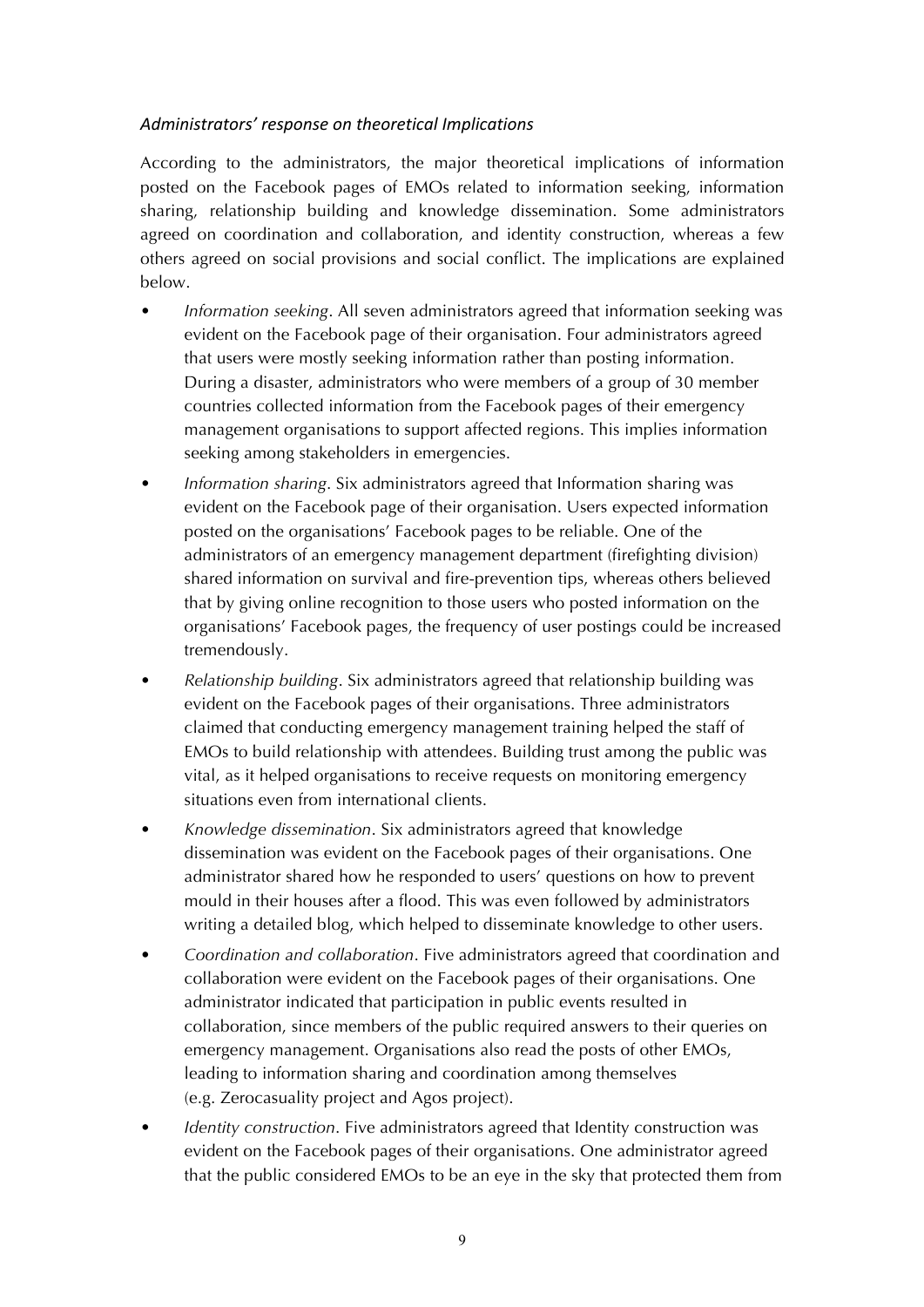emergencies. This created a good reputation for the EMOs. This was accomplished through resilient community building and working with vulnerable communities to build a sustainable society.

- *Social provisions.* Three administrators agreed that social provisions were evident on the Facebook pages of their organisations. One administrator agreed that whoever was close to the emergency incident scene extended their help since without collaboration between organisations it was hard to accomplish any meaningful results. In terms of social provision (Weiss, 1973), this implies reliable alliance or the assurance that help can be sought from communities during emergencies. One administrator also agreed that networks established through Facebook provided social provision to those affected by disasters.
- *Social conflict*. Three administrators agreed that social conflict was evident on the Facebook pages of their organisations. One administrator agreed that very rarely online discussion on the best emergency management practices led to social conflict. Occasionally, there could be disagreement on the administration of emergency management tasks by different staff members. Such discussions were taken offline if the argument persisted, and were settled through private messaging.

Table 3 summarises the findings in terms of theoretical implications to users. In Table 3, X indicates agreement and NA indicates not applicable.

|                                   | Admin1    | Admin2 | Admin3    | Admin4 | Admin5    | Admin <sub>6</sub> | Admin7    |
|-----------------------------------|-----------|--------|-----------|--------|-----------|--------------------|-----------|
| Information<br>seeking            | X         | X      | X         | X      | X         | X                  | X         |
| Information<br>sharing            | X         | X      | X         | X      | <b>NA</b> | X                  | X         |
| Relationship<br><b>Building</b>   | X         | X      | X         | X      | <b>NA</b> | X                  | X         |
| Knowledge<br>dissemination        | X         | X      | X         | X      | <b>NA</b> | X                  | X         |
| Coordination and<br>collaboration | <b>NA</b> | X      | X         | X      | X         | X                  | <b>NA</b> |
| Identity<br>Construction          | <b>NA</b> | X      | X         | X      | <b>NA</b> | X                  | X         |
| <b>Social Provisions</b>          | <b>NA</b> | X      | <b>NA</b> | X      | <b>NA</b> | X                  | <b>NA</b> |
| <b>Social Conflict</b>            | X         | X      | <b>NA</b> | X      | <b>NA</b> | X                  | <b>NA</b> |

*Table 3: Administrators' responses regarding theoretical Implications*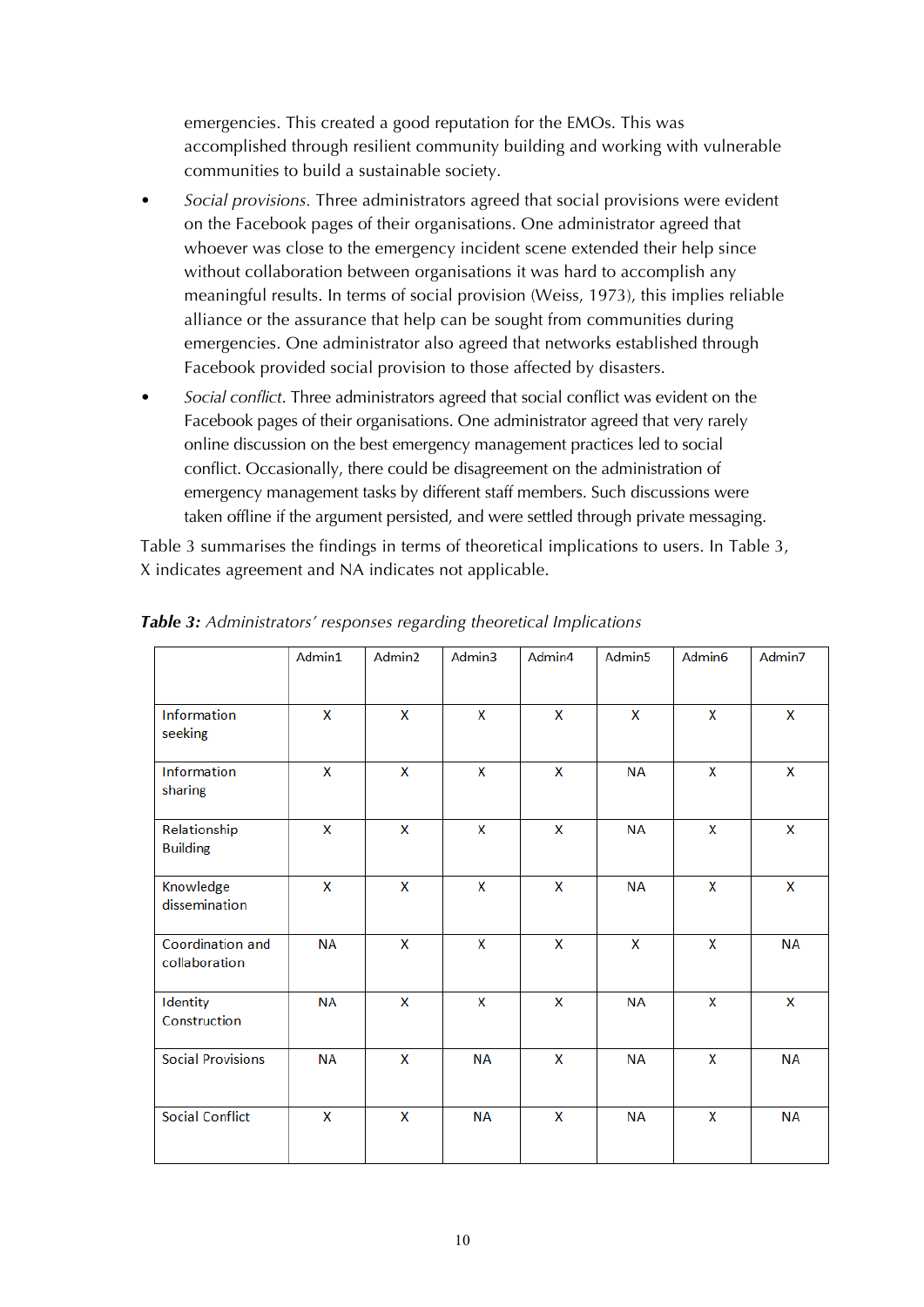#### *Administrators' response on practical implications*

According to the administrators, major practical implications of information posted on the Facebook page of EMOs are pre-disaster recovery planning, unity of effort, partnership/inclusiveness and public information messaging, whereas only a few administrators agreed on psychological recovery, and timeliness and flexibility. The implications are explained below.

- *Pre-disaster recovery planning*. All seven EMO administrators agreed that posts on pre-disaster recovery planning were evident on the Facebook pages of their organisations. Administrators agreed that users requested training courses in predisaster recovery planning and other types of courses offered by EMOs that could prepare them to handle future emergencies. It was also suggested by administrators that, due to the implementation of pre-disaster recovery planning strategies and effective dissemination of such information to the public, the number of lives lost had been reduced drastically in comparison with earlier times. It was also anticipated by administrators that while today's natural disasters were more devastating than earlier occurrences, the number of casualties was limited due to the implementation of pre-disaster recovery-planning strategies. The administrators also communicated information on the natural disasters that had happened in their area of responsibility that were based on the information received from other weather-forecasting agencies (e.g. National Oceanic and Atmospheric Administration) and disaster-management organisations (e.g. Pacific Disaster Centre).
- *Unity of effort*. All administrators agreed that posts on unity of effort were evident on the Facebook pages of their organisations. For some administrators, unity of effort included the participation of members of the public from remote areas in emergency preparedness tasks (e.g. earthquake shake drills) by collaborating with other EMOs. This also added to the public popularity of the organisations.
- *Partnership/inclusiveness.* Six administrators agreed that posts on partnership and inclusiveness were evident on the Facebook pages of their organisations. By partnering with other organisations, administrators received help from emergency management experts without incurring financial costs. Through inclusiveness, EMOs took care of vulnerable communities (e.g. people with disabilities) by identifying those groups with the help of other stakeholders in emergency management.
- *Public information messaging*. Six administrators agreed that posts on public information messaging and the use of technology were evident on the Facebook pages of their organisations. One administrator agreed that posts on new types of technologies (e.g. personal tornado-detection device or smartphone messaging using Bluetooth) that could be used during disasters were communicated on their organisations' Facebook pages. The drawbacks of public information messaging systems were also discussed, including the limited accessibility of the messaging systems in remote areas and a lack of knowledge about how to use the system for some stakeholders.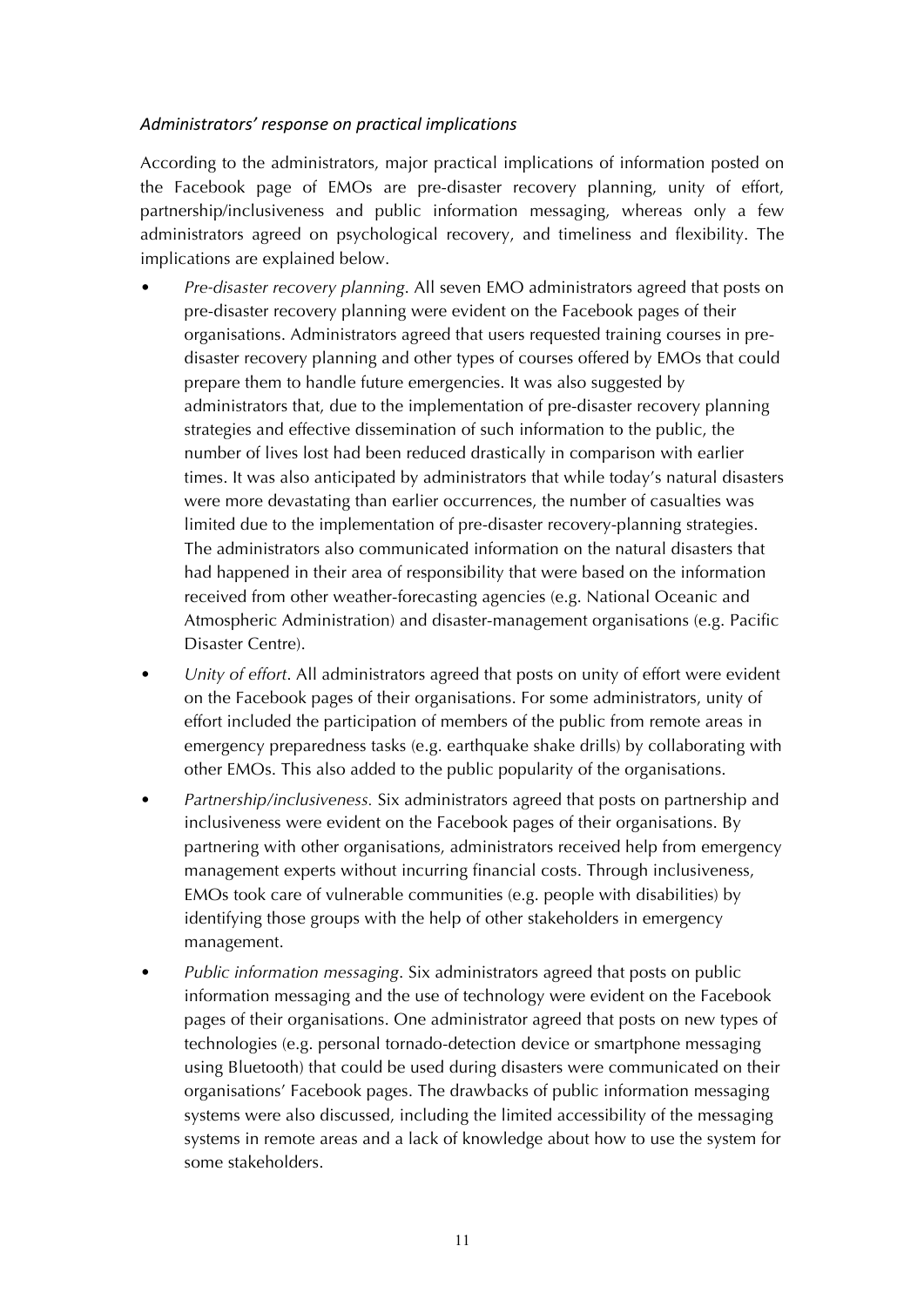- *Psychological recovery*. Four administrators agreed that posts on psychological recovery were evident on the Facebook pages of their organisations. One administrator was successful in receiving accreditation for offering courses on post-traumatic stress disorder (PTSD), suicide prevention and suicide awareness. Support for psychological recovery was also offered by posting videos and online content, and sharing of the experience of other communities (e.g. flood victims and rehabilitation tasks) on social networking sites by government agencies and other credible sources.
- *Timeliness and flexibility*. Four administrators agreed that posts on timeliness and flexibility were evident on the Facebook pages of their organisations. One administrator considered timeliness and flexibility in terms of the response efficiency of organisations during emergencies (e.g. response time of five minutes and less than 30 minutes in traffic). Some emergency management staff shared their experience in the context of emergency response operations. It was also shared that staff had been in communication with other organisations (e.g. Civil Defence) and closely watched the requests and updates on damages posted on organisations' Facebook pages.

Table 4 summarises the findings in terms of practical implications for users. In Table 4, X indicates agreement and NA indicates not applicable.

|                                         | Admin1    | Admin2 | Admin3 | Admin4 | Admin <sub>5</sub> | Admin6 | Admin7    |
|-----------------------------------------|-----------|--------|--------|--------|--------------------|--------|-----------|
|                                         |           |        |        |        |                    |        |           |
| Pre-disaster<br>recovery planning       | x         | x      | x      | x      | x                  | x      | x         |
| Partnership and<br><b>Inclusiveness</b> | <b>NA</b> | x      | X      | X      | x                  | x      | x         |
| <b>Public Information</b><br>Messaging  | x         | x      | x      | X      | x                  | x      | <b>NA</b> |
| Unity of Effort                         | x         | x      | x      | x      | x                  | x      | x         |
| Psychological<br>Recovery               | <b>NA</b> | x      | x      | X      | <b>NA</b>          | x      | <b>NA</b> |
| <b>Timeliness and</b><br>Flexibility    | <b>NA</b> | x      | x      | X      | <b>NA</b>          | x      | <b>NA</b> |

*Table 4: Administrators' responses regarding practical implications*

## **Discussion**

The interviews revealed that there were many announcements posted by users and some of them should be filtered, since they were commercial advertisements that were not relevant to emergency management. On the other hand, some announcements were posted to indicate hurricane alerts. The analysis also revealed a new type of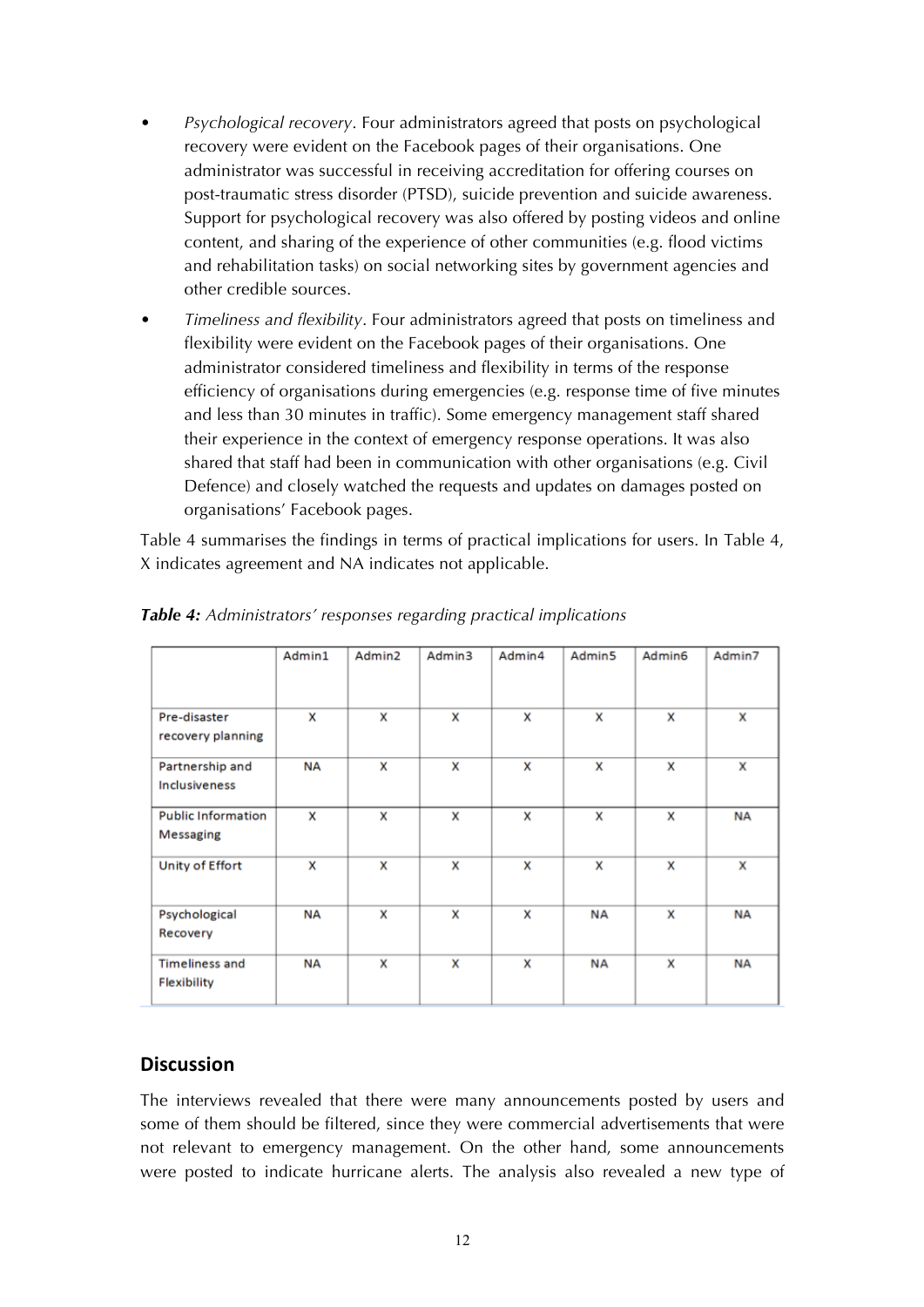information: condolences posted occasionally by users when unfortunate incidents resulted in the loss of emergency management staff members' lives. According to administrators, criticism was not widely seen on social networking sites, although analysis of phase 1 revealed some criticism. Hence the management of EMOs should devise strategies for how to handle criticism posted by the public by first acknowledging those postings as the power of social networking sites, and by deriving the benefits of such content in terms of building organisational resilience in emergencies. The over-arching themes on emergency management developed using thematic analysis indicate that majority of user-generated content was evident in the preparedness and recovery phases, with only very limited content in the response phase. Thus, among the different types of user-generated content on EMO Facebook pages, social information (i.e. status update, request, announcement and praise) was most significant when compared with personal and professional information. Among the three types of social support (informational, material and emotional), informational or updates were the most prevalent forms of social support in the preparedness phase.

Information seeking was one of the implications of community leaders requesting educational or training resources. Administrators received requests to handle emergencies even from other countries, and users posted such information on the organisations' Facebook pages. This aspect indicates that the organisations could build trust with other stakeholders, which implies relationship building. Organisations also published details on the precautionary measures to follow in the recovery phase of a disaster. This implies knowledge dissemination. Administrators agreed that when their organisations were involved in events, they could establish collaborations. Thus coordination and collaboration are implications of posting information. Administrators suggested that their organisations had a reputation for disaster preparedness, which was evident through posting information on the Facebook pages of EMOs. Thus social identity is an implication eventuating from posting such information. During the interview, one of the administrators indicated that they had maintained two profiles on Facebook: a public Facebook page (on the basis of which the interview was conducted) and a closed group, after a significant increase in the number of group members as well as to protect them from previous security vulnerabilities that could damage the reputation of the organisation. One of the administrators disagreed with majority of the usergenerated content (except praise and self-experience), which gives the impression that Facebook is used as a communication channel to receive and disseminate only certain types of information by the emergency management organisation.

#### **Conclusion**

The study shows that the benefits eventuating from posting information are coordination and collaboration, social identity, information dissemination, relationship building, social provisions and information seeking, whereas social conflict is a detrimental implication. This finding (i.e. the implications of posted content) concurs with one of the important social media strategies of EMOs. Users on the Facebook page of EMOs could connect with a network of users and easily spread knowledge on disaster preparations. With respect to costs, the process of filtering content is a major task, since users post information that is non-relevant (advertisements and pornographic materials) to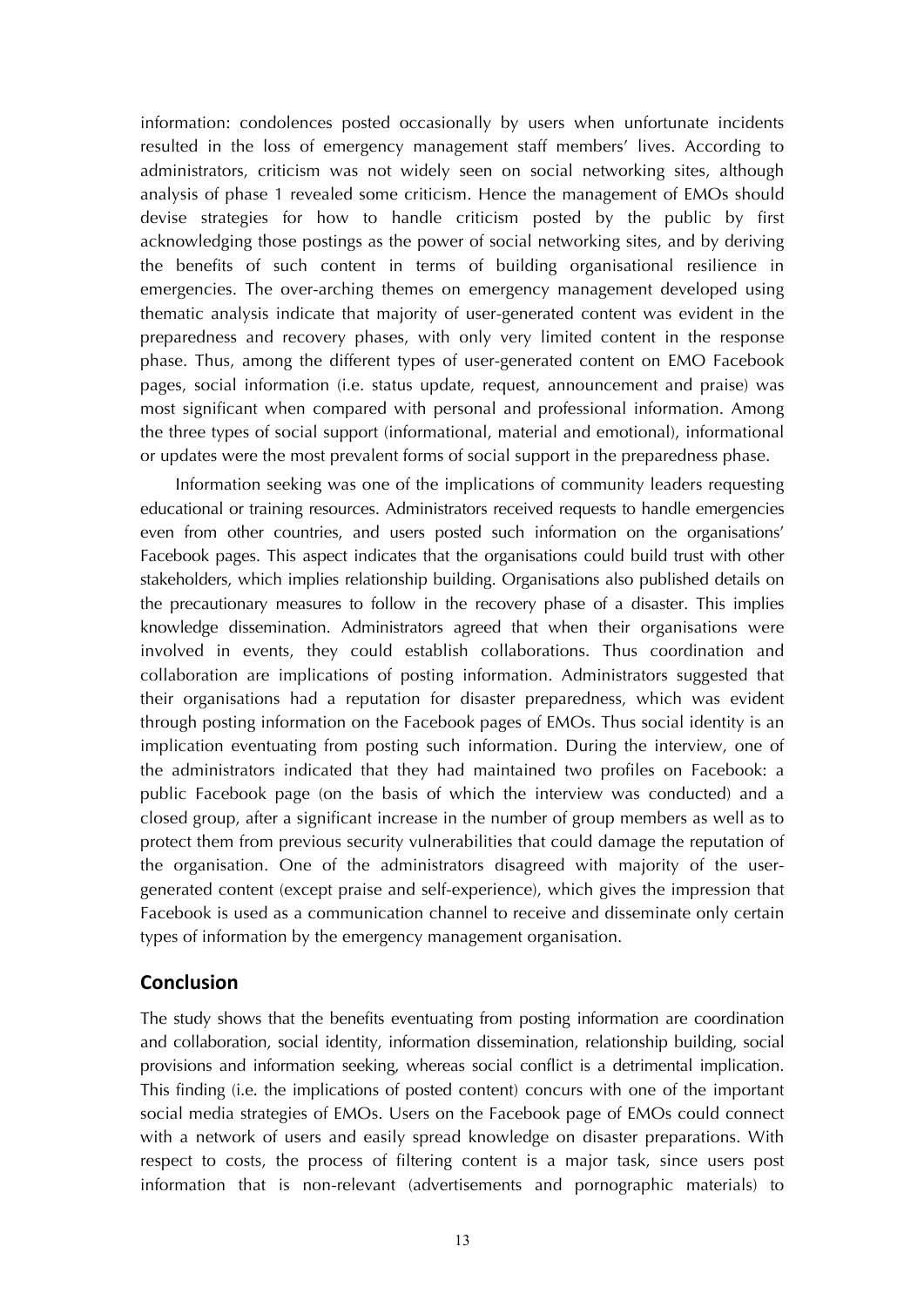emergency management. Further, suspicious postings must be checked for the authenticity of their content. One organisational communication barrier found in this study was the reluctance of certain organisations to give official permission to access and gather data from their public Facebook pages. Privacy requirements could be one of the barriers to organisations sharing information with other stakeholders. Cultural barriers could be another social communication barrier, which is evident in this study in terms of the criticism posted only on the Facebook pages of organisations operating in the West.

The findings of this study indicate that the shared responsibility of a community is one of the major strategies that must be promoted among stakeholders to accomplish disaster resilience. Further, there has been limited evidence on partnership between local and global EMOs, which is one of the strategies for leading a change in disaster resilience. Hence administrators of EMOs must devise policies to address these issues, which could contribute to the long-term sustainability of societies in terms of disaster resilience. Further, harnessing user-generated content from social networking sites in real time, and integrating such information into emergency management systems, would provide community-based situational awareness to the administrators of EMOs. This would also lead to improved disaster resilience in the long term, through proper pre-disaster planning strategies.

#### **References**

- ADPC (2016). Social media for disaster risk management, [http://www.unapcict.org/ecohub/resources/reference-document-on-social-media](http://www.unapcict.org/ecohub/resources/reference-document-on-social-media-for-disaster-risk-management)[for-disaster-risk-management](http://www.unapcict.org/ecohub/resources/reference-document-on-social-media-for-disaster-risk-management).
- Bearman, C., Rainbird, S., Brooks, B., Owen, C. & Curnin, S. (2016). Tools for monitoring teams in emergency management: EMBAM and TBM. In *Proceedings of the Annual Conference of AFAC and the Bushfire and Natural Hazards CRC*. Brisbane: AFAC.
- Bloomberg, L.D. & Volpe, M. (2012). *Completing your Qualitative Dissertation: A Road Map from Beginning to End*. Thousand Oaks, CA: Sage.
- Braun, V. & Clarke, V. (2006), Using thematic analysis in psychology. *Qualitative Research in Psychology*, 3(2), 77–101.
- Bruns, A., Burgess, J., Crawford, K. & Shaw, F. (2012). *#qldfloods and @QPSMedia: Crisis Communication on Twitter in the 2011 South East Queensland Floods*. Brisbane: ARC Centre of Excellence for Creative Industries and Innovation, QUT.
- Chauhan, A. & Hughes, A.L. (2015). Facebook and Twitter adoption by Hurricane Sandy-affected police and fire departments. In *Proceedings of the ISCRAM 2015 Conference.* Kristiansand: ISCRAM.
- Cheng, J., Sun, A., Hu, D. & Zeng, D. (2011). An information diffusion-based recommendation framework for micro-blogging. Journal of the Association for Information Systems, 12(7), 463–86.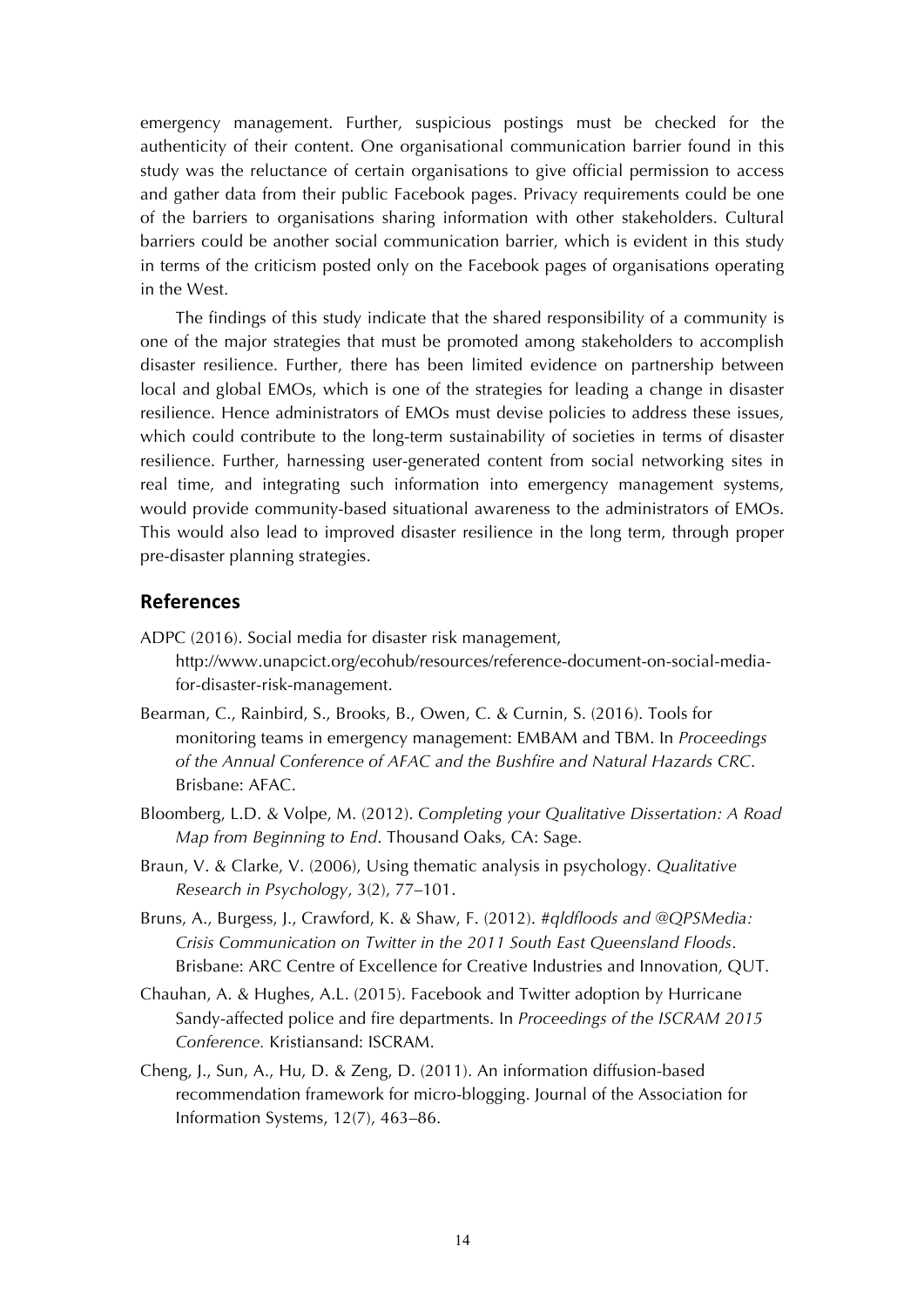- Denis, L.A., Palen, L. & Anderson, K.M. (2014). Mastering social media: An analysis of Jefferson County's communications during the 2013 Colorado floods. In *Proceedings of the 11th International ISCRAM Conference*.
- FEMA (2016). What is mitigation?,<https://www.fema.gov/what-mitigation>.
- Fischer, D., Posegga, O. & Fischbach, K. (2016). Communication barriers in crisis management: A literature review. In *Proceedings of European Conference on Information Systems*.
- Gao, H., Barbier, G. & Goolsby, R. (2011). Harnessing the crowdsourcing power of social media for disaster relief. *IEEE Intelligent Systems*, 26(3), 10–14.
- Giacobe, N.A. & Soule, P.J. (2014). Social media for the emergency manager in disaster planning and response. In *Proceedings of the 11th International ISCRAM Conference*.
- Haworth, B., Bruce, E. & Middleton, P. (2015). Emerging technologies for risk reduction: Assessing the potential use of social media and VGI for increasing community engagement. *Australian Journal of Emergency Management*, 30(3), 36–41.
- Houston, J.B., Pfefferbaum, B. & Rosenholtz, C.E. (2012). Disaster news framing and frame changing in coverage of major US natural disasters, 2000–2010. *Journalism & Mass Communication Quarterly*, 89(4), 606–23.
- Hui, C., Tyshchuk, Y., Wallace, W.A., Magdon-Ismail, M. & Goldberg, M. (2012). Information cascades in social media in response to a crisis: A preliminary model and a case study. In *Proceedings of the 21st International Conference on World Wide Web*.
- Kreps, G.A. (1984). Sociological inquiry and disaster research. *Annual Review of Sociology*, 10(1), 309–30.
- Kurian, J. (2015). Facebook use by the open access repository users. *Online Information Review*, 39(7), 903–22.
- —— (2016). User-generated content on Facebook: Implications from the perspective of two organisations. *First Monday*, *21*(7), 1–20.
- Leong, C.M.L., Pan, S.L., Ractham, P. & Kaewkitipong, L. (2015). ICT-enabled community empowerment in crisis response: Social media in Thailand flooding 2011. *Journal of the Association for Information Systems*, 16(3), 174.
- Lettieri, E., Masella, C. & Radaelli, G. (2009). Disaster management: Findings from a systematic review. *Disaster Prevention and Management: An International Journal*, 18(2), 117–36.
- Lovejoy, K. & Saxton, G.D. (2012). Information, community, and action: How nonprofit organisations use social media. *Journal of Computer*-*Mediated Communication*, 17(3), 337–53.
- Merchant, R.M., Elmer, S. & Lurie, N. (2011). Integrating social media into emergencypreparedness efforts. *New England Journal of Medicine*, 365(4), 289–91.
- Orford, J. (1992). *Community Psychology: Theory and Practice*. Chichester: Wiley.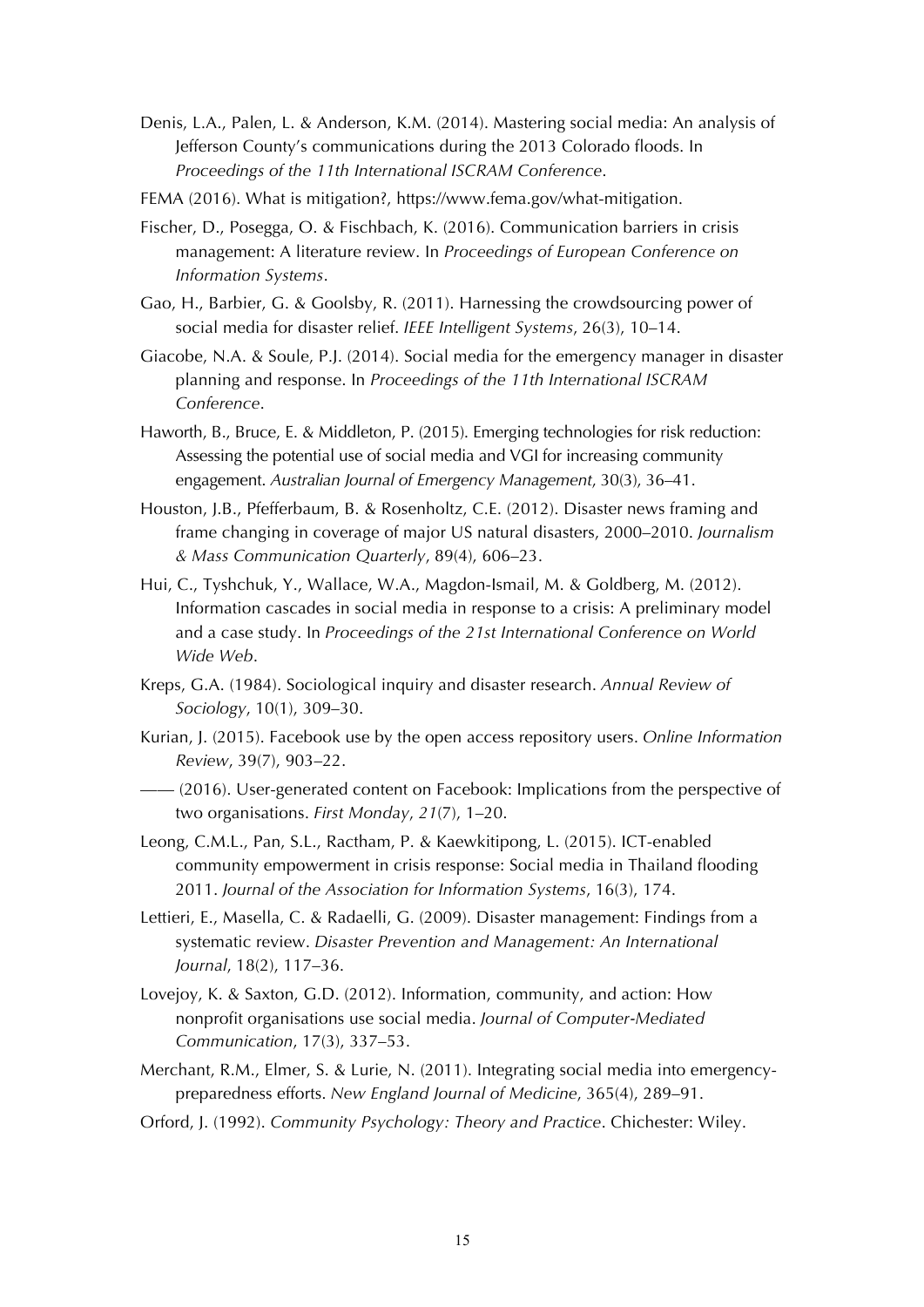- Palen, L., Vieweg, S., Sutton, J., Liu, S.B. & Hughes, A.L. (2007). Crisis informatics: Studying crisis in a networked world. In *Proceedings of the Third International Conference on E*-*Social Science*.
- Simon, T., Goldberg, A. & Adini, B. (2015). Socializing in emergencies: A review of the use of social media in emergency situations. *International Journal of Information Management*, 35(5), 609–19.
- Skarda, E. (2011). How social media is changing disaster response. *Time,* 9 June, http://www.time.com/time/nation/article/0,8599,2076195,00.html.
- UNISDR (2017a). United Nations Office for Disaster Risk Reduction (UNISDR), <https://www.unisdr.org/we/inform/disaster-statistics>.
- —— (2017b). United Nations Office for Disaster Risk Reduction (UNISDR), [http://www.unisdr.org/files/42862\\_economichumanimpact20052014unisdr.pdf](http://www.unisdr.org/files/42862_economichumanimpact20052014unisdr.pdf).
- Webber, D., Gissing, A., Dufty, N. & Bird, D. (2017). Community participation in emergency planning: NSW State Emergency Service case study. *Australian Journal of Emergency Management*, 32(2), 28–34.
- Weiss, R.S. (1973). *Loneliness: The Experience of Emotional and Social Isolation.* New York: MIT Press.
- Yates, D. & Paquette, S. (2011). Emergency knowledge management and social media technologies: A case study of the 2010 Haitian earthquake. *International Journal of Information Management*, 31(1), 6–13.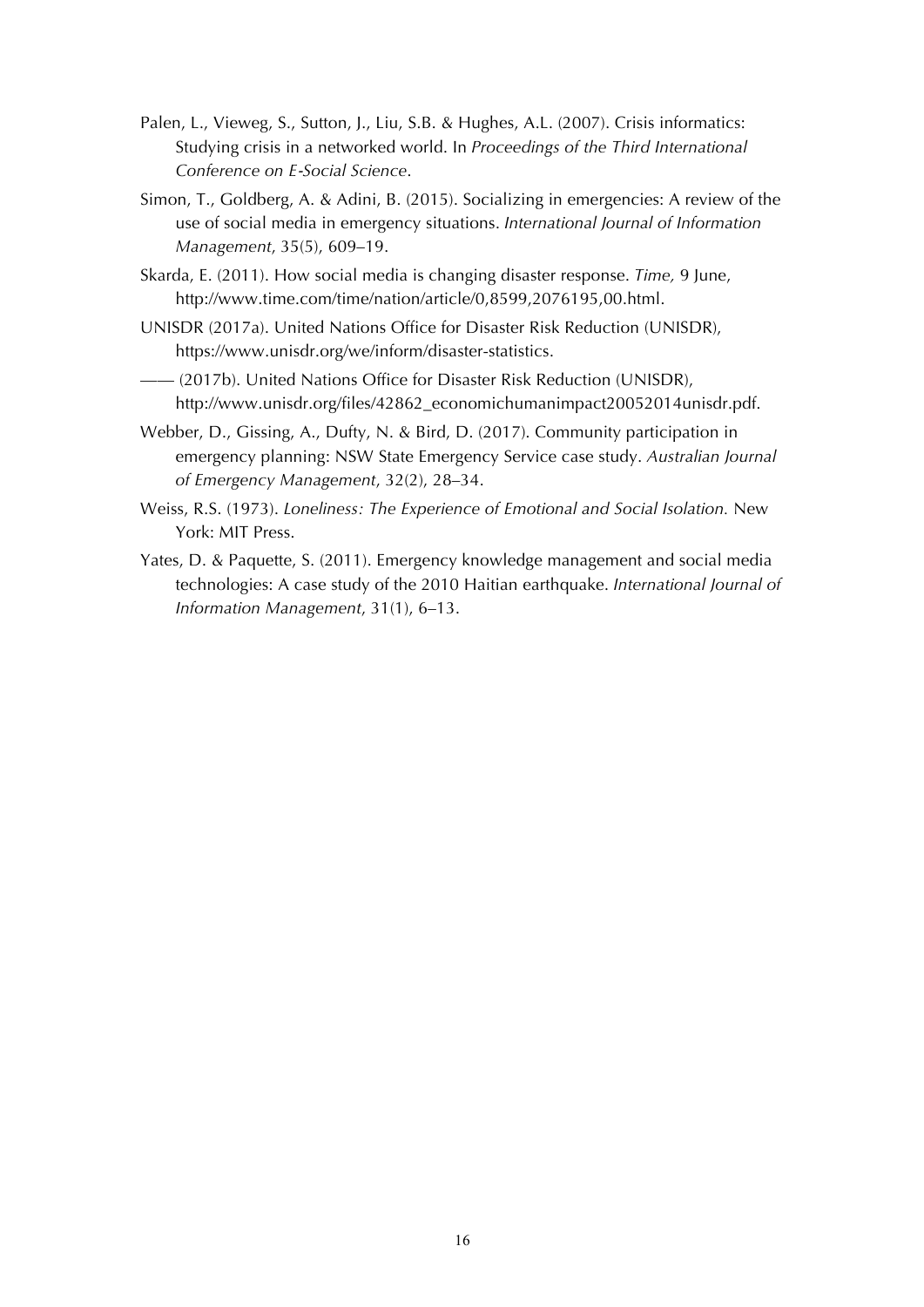## Appendix: Interview questions to administrators of the Facebook **pages of emergency management organisations**

- 1 Greetings and self-introduction.
- 2 To what extent do you find the types of user-generated content (i.e. comments posted by users) listed below on the Facebook page of your emergency management organisation?
	- a Request
	- b Praise
	- c Status update
	- d Announcement
	- e Criticism
	- f Recommendation
	- g Greetings
	- h Condolence
	- I Self-experience
- 3 Explain in a few words, by including examples from the Facebook page of your emergency management organisation, your agreement/disagreement.
- 4 To what extent do you find the implications (i.e. consequences or outcomes) listed below on the Facebook page of your emergency management organisation?

*Theoretical* 

- a Information seeking/sharing
- b Relationship building
- c Knowledge dissemination
- d Coordination and collaboration
- e Identity construction (e.g. altruistic identity or helping nature)
- f Social provisions/social or emotional support
- h Social conflict (e.g. online disagreement with network connections)

*Practical*

- a Pre-disaster recovery planning (e.g. planning before a disaster)
- b Partnership and inclusiveness (e.g. collaboration with different departments including all communities in the recovery process)
- c Public information messaging (e.g. mass broadcasting in an emergency via mobile or other devices to suit the needs of different communities)
- d Unity of effort (e.g. respecting each organisations expertise in an emergency recovery effort)
- e Psychological recovery (e.g. to support people affected by a disaster)
- f Timeliness and flexibility (e.g. conducting recovery activities on time).